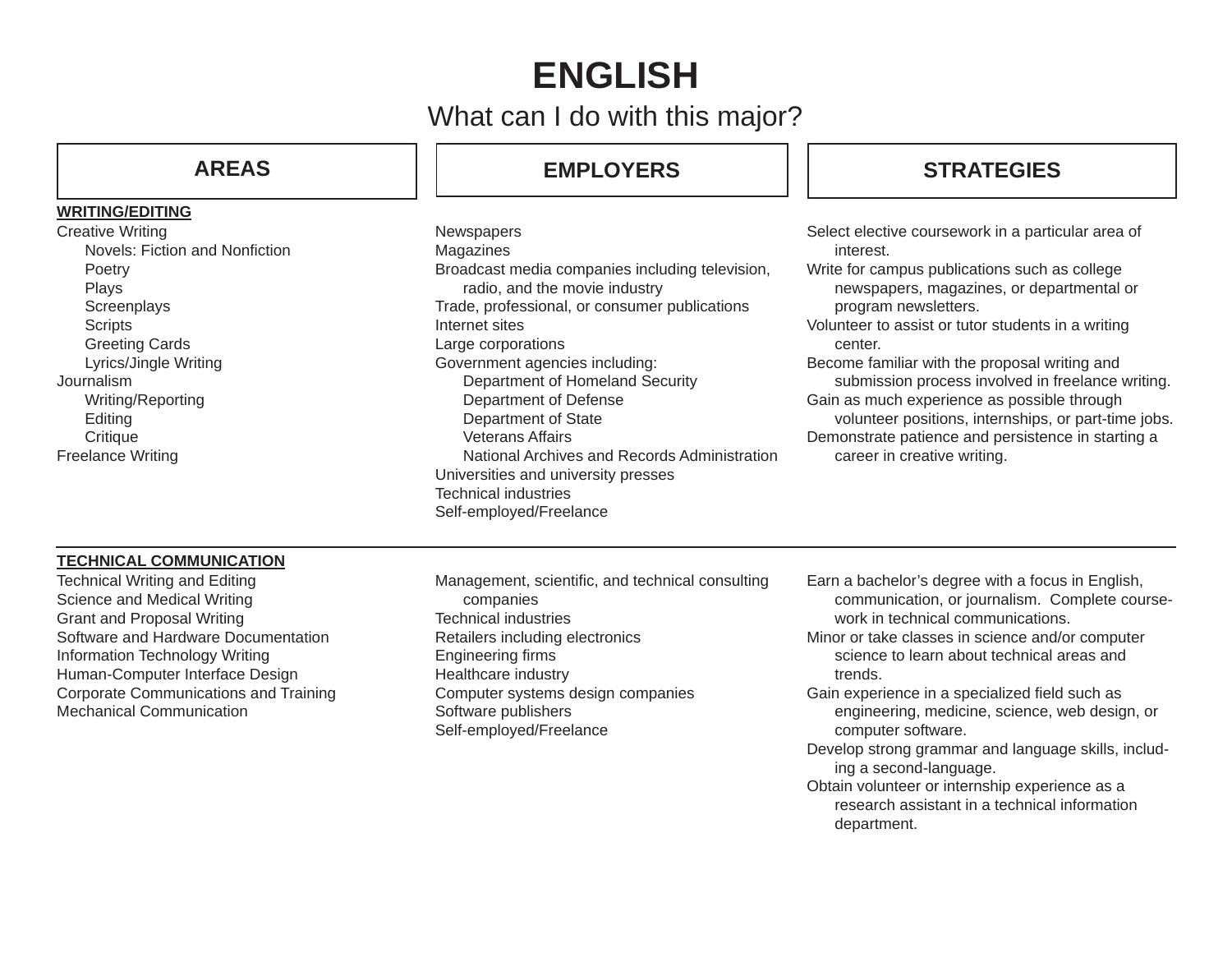### **AREAS**

#### **PUBLISHING**

Editing Advertising Sales**Circulation Production Publicity** Marketing Promotion**Administration** 

## **EMPLOYERS STRATEGIES**

Trade publishing Special interest magazines Trade magazines Association magazines Sunday newspaper supplements Educational publishing Religious books and magazines Professional and scholarly publishing University presses Independent publishers Alternative media publishers including: E-booksAudiobooks

Obtain an internship in the publishing industry. Participate in a summer publishing institute. Develop word processing, editing, and desktop publishing skills; build additional technical skills if working in an online environment. Gain experience by writing for student publications such as the newspaper, creative writing magazines, the yearbook, etc. Conduct an informational interview with or shadow a professional in the publishing industry. Look for positions with local dailies and alternative weeklies in the community. Volunteer to write or edit publications with local nonprofit organizations to gain experience. Develop extensive grammar and language skills. Be prepared to relocate to cities with a publishing presence. A large majority of opportunities exist in New York City. Research the publishing industry to learn more about career ladders.

#### **EDUCATION**

- **Teaching Administration** Higher Education Administration: Admissions Financial Aid Academic Advising and Support Services **Development**  Alumni Affairs International Education and Study Abroad Student Affairs, e.g. Residence Life, Student Activities, Orientation, Leadership, Greek Life, Multicultural Affairs Information/Library Science Non-classroom Teaching English as a Second Language (ESL) Research**Tutoring**
- Public and private K-12 schools Colleges and universities Language institutes, local and abroad **Libraries** MuseumsPrivate learning centers Test preparation organizations Nonprofit organizations involved with literacy
- Obtain appropriate state certification for public school teaching. Gain certifications to teach multiple subjects or age groups for increased job opportunities.
- Earn a master's or doctorate degree for post secondary teaching. Maintain a high grade point average and secure strong faculty recommendations for graduate school.
- Plan to attend graduate school in college student personnel or information science for those fields.
- Seek volunteer experiences working with children through Big Brother/Sister programs, tutoring, summer camps, YMCA's, etc.
- Participate in activities such as debate or literary clubs, campus publications, or student govern ment.
- Get involved in roles of leadership such as resident advisor, peer mentor, student advisor, etc.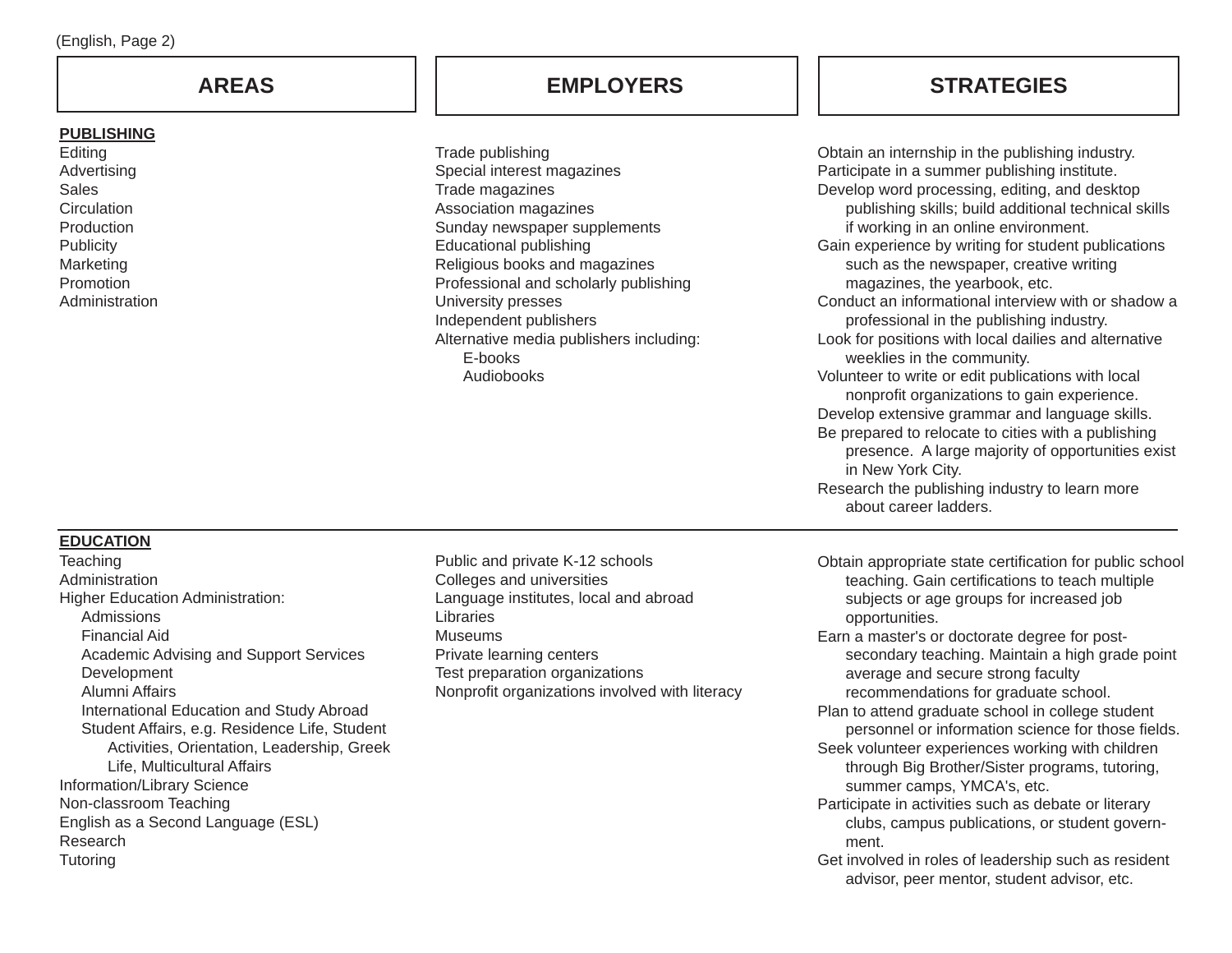| <b>AREAS</b>                                                                                                                                                                                    | <b>EMPLOYERS</b>                                                                                                                                                                                               | <b>STRATEGIES</b>                                                                                                                                                                                                                                                                                                                                                                                                                                                                                                                                                                                                                                                                                                           |
|-------------------------------------------------------------------------------------------------------------------------------------------------------------------------------------------------|----------------------------------------------------------------------------------------------------------------------------------------------------------------------------------------------------------------|-----------------------------------------------------------------------------------------------------------------------------------------------------------------------------------------------------------------------------------------------------------------------------------------------------------------------------------------------------------------------------------------------------------------------------------------------------------------------------------------------------------------------------------------------------------------------------------------------------------------------------------------------------------------------------------------------------------------------------|
| <u>ADVERTISING</u><br><b>Creative Services</b><br><b>Copy Writing</b><br><b>Art Direction</b><br>Web Page Design<br><b>Account Management</b><br>Media<br><b>Account Planning</b><br>Production | Advertising agencies<br>In-house agencies of large companies                                                                                                                                                   | Demonstrate talent, persistence, assertiveness, and<br>enthusiasm.<br>Be prepared to start in an entry-level position.<br>Obtain strong statistics background for market<br>research positions.<br>Create a portfolio of writing showing originality and<br>imagination for creative positions.<br>Gain knowledge of various media, contemporary<br>tastes, and trends.<br>Obtain experience with campus newspaper, TV, or<br>radio.<br>Participate in sales and promotions for student<br>organizations or private businesses.<br>Complete an internship in a market research firm or<br>advertising agency.<br>Supplement curriculum with courses in advertising,<br>communications, business, art, or graphic<br>design. |
| <b>PUBLIC RELATIONS</b><br><b>Account Coordination</b><br>Writing/Editing<br><b>Media Relations</b><br>Social Media<br><b>Account Management</b><br>Fundraising<br>Research                     | Public relations firms<br>Advertising agencies<br>In-house public relations departments<br><b>Trade associations</b><br>Colleges and universities<br>Nonprofit organizations<br>Government agencies            | Obtain internship or other relevant work experience<br>to break into this field. Be prepared to start at<br>the bottom and work towards higher levels.<br>Develop strong research skills, public speaking<br>ability, enthusiasm, and interpersonal skills.<br>Supplement curriculum with business courses.<br>Become an effective team member by working on<br>group projects for campus organizations.<br>Volunteer to write publications for nonprofit or<br>student organizations.                                                                                                                                                                                                                                      |
| <b>BUSINESS</b><br>Management<br><b>Customer Service</b><br>Sales and Marketing<br><b>Human Resources</b><br>Insurance<br>Claims<br>Underwriting                                                | Business organizations including banks, real<br>estate agencies, insurance firms, and large<br>and small corporations<br>Retailers including department, grocery, drug,<br>specialty, variety, and book stores | Obtain a business minor.<br>Gain relevant experience through part-time jobs,<br>internships, or volunteer work.<br>Secure leadership roles in campus organizations<br>and student professional associations.<br>Seek experience as a financial officer or treasurer of<br>a campus organization.<br>Develop strong analytical and computer skills.                                                                                                                                                                                                                                                                                                                                                                          |

(English, Page 3)